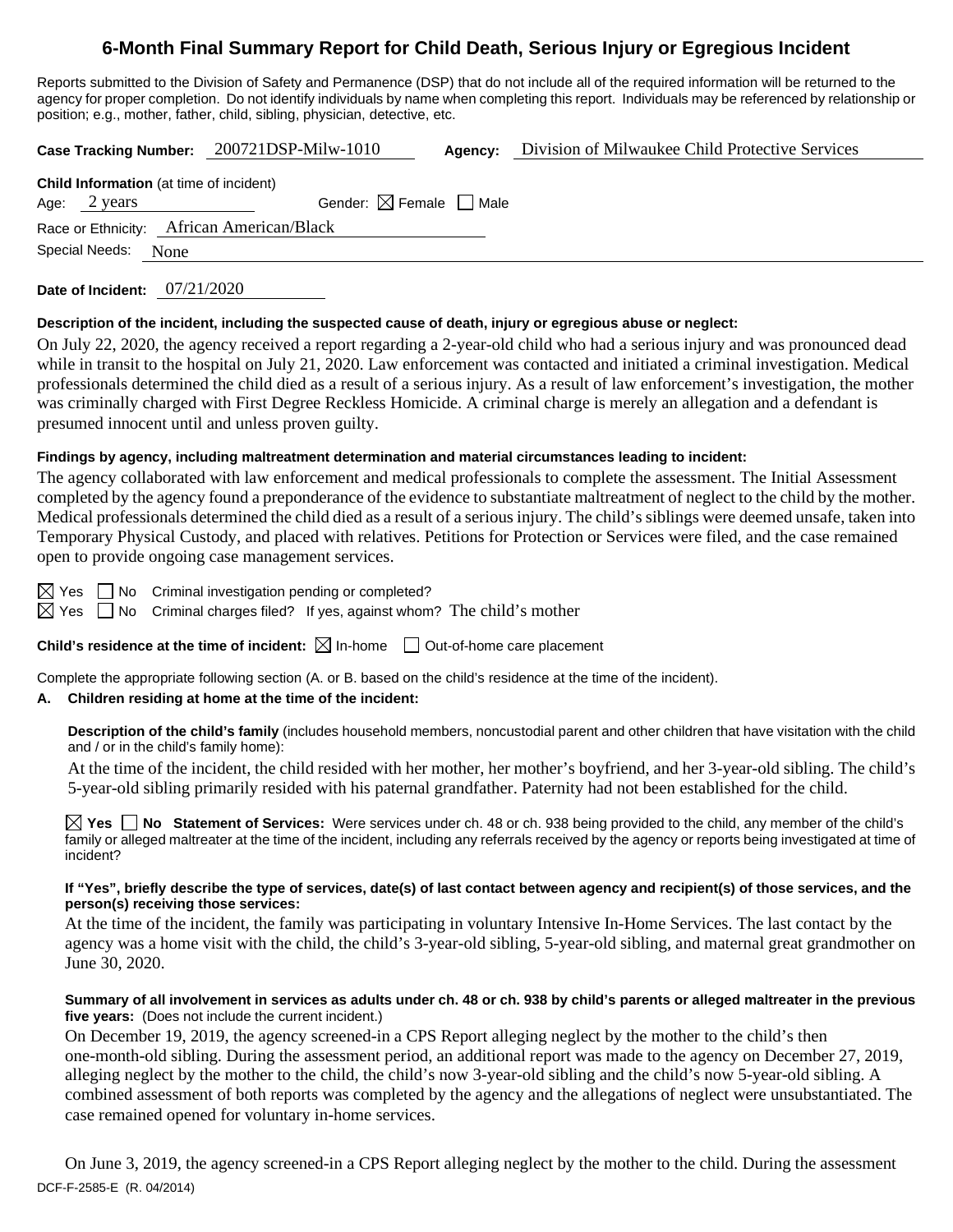period, an additional report was made to the agency on August 26, 2019, alleging neglect by the mother to the child. A combined assessment of both reports was completed by the agency and the allegations of neglect were unsubstantiated. The family was referred to Early Intervention Services and the case remained opened for voluntary in-home services.

On June 23, 2016, the agency screened-in a CPS Report alleging neglect and physical abuse by the father to the child's now 5-year-old sibling. An assessment was completed by the agency; the allegation of neglect was substantiated, and the allegation of physical abuse was unsubstantiated. The family was referred to community resources and the case was closed upon completion of the Initial Assessment.

On November 13, 2015, the agency screened-in a CPS Report alleging neglect by the mother to the child's now 5-year-old sibling. An assessment was completed by the agency and the allegation of neglect was unsubstantiated. The family was referred to a local community agency for transportation assistance services and the case was closed upon completion of the Initial Assessment.

#### **Summary of actions taken by the agency under ch. 48, including any investigation of a report or referrals to services involving the child, any member of the child's family living in this household and the child's parents and alleged maltreater.** (Does not include the current incident.)

(Note: Screened out reports listed in this section may include only the date of the report, screening decision, and if a referral to services occurred at Access. Reports that do not constitute a reasonable suspicion of maltreatment or a reason to believe that the child is threatened with harm are not required to be screened in for an Initial Assessment, and no further action is required by the agency.)

On December 19, 2019, the agency screened-in a CPS Report alleging neglect by the mother to the child's then one-month-old sibling. During the assessment period, an additional report was made to the agency on December 27, 2019, alleging neglect by the mother to the child, the child's now 3-year-old sibling and the child's now 5-year-old sibling. A combined assessment of both reports was completed by the agency and the allegations of neglect were unsubstantiated. The case remained opened for voluntary in-home services.

On June 3, 2019, the agency screened-in a CPS Report alleging neglect by the mother to the child. During the assessment period, an additional report was made to the agency on August 26, 2019, alleging neglect by the mother to the child. A combined assessment of both reports was completed by the agency and the allegations of neglect were unsubstantiated. The family was referred to Early Intervention Services and the case remained opened for voluntary in-home services.

On July 9, 2018, the agency screened-out a CPS Report.

On June 23, 2016, the agency screened-in a CPS Report alleging neglect and physical abuse by the father to the child's now 5-year-old sibling. An assessment was completed by the agency; the allegation of neglect was substantiated, and the allegation of physical abuse was unsubstantiated. The family was referred to community resources and the case was closed upon completion of the Initial Assessment.

On November 13, 2015, the agency screened-in a CPS Report alleging neglect by the mother to the child's now 5-year-old sibling. An assessment was completed by the agency and the allegation of neglect was unsubstantiated. The family was referred to a local community agency for transportation assistance services and the case was closed upon completion of the Initial Assessment.

### **Summary of any investigation involving the child, any member of the child's family and alleged maltreater conducted under ch. 48 and any services provided to the child and child's family since the date of the incident:**

The agency collaborated with law enforcement and medical professionals to complete the assessment. The Initial Assessment completed by the agency found a preponderance of the evidence to substantiate maltreatment of neglect to the child by the mother. Medical professionals determined the child died as a result of a serious injury. The child's siblings were deemed unsafe, taken into Temporary Physical Custody, and placed with relatives. Petitions for Protection or Services were filed, and the case remained open to provide ongoing case management services.

## **B. Children residing in out-of-home care (OHC) placement at time of incident:**

**Description of the OHC placement and basis for decision to place child there:** N/A